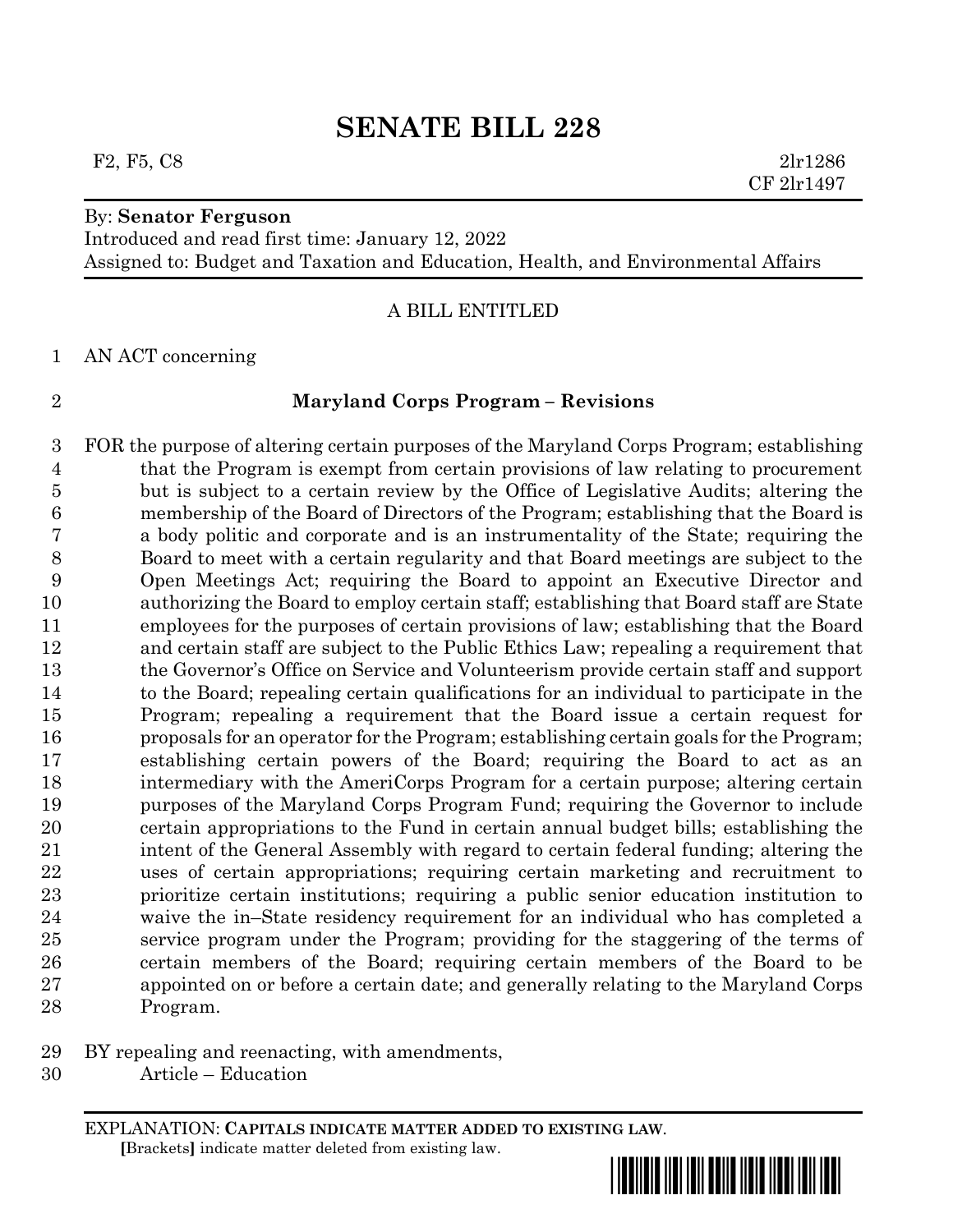| $\mathbf{1}$<br>$\overline{2}$<br>3 | Section 15–106.9, 24–1101 through 24–1103, and 24–1108 through 24–1111<br>Annotated Code of Maryland<br>(2018 Replacement Volume and 2021 Supplement) |
|-------------------------------------|-------------------------------------------------------------------------------------------------------------------------------------------------------|
|                                     |                                                                                                                                                       |
| 4                                   | BY repealing                                                                                                                                          |
| $\overline{5}$                      | Article – Education                                                                                                                                   |
| 6                                   | Section $24-1104$ through $24-1107$                                                                                                                   |
| 7                                   | Annotated Code of Maryland                                                                                                                            |
| 8                                   | (2018 Replacement Volume and 2021 Supplement)                                                                                                         |
| 9                                   | BY adding to                                                                                                                                          |
| 10                                  | Article - Education                                                                                                                                   |
| 11                                  | Section 24–1104 through 24–1106                                                                                                                       |
| 12                                  | Annotated Code of Maryland                                                                                                                            |
| 13                                  | (2018 Replacement Volume and 2021 Supplement)                                                                                                         |
| 14                                  | BY adding to                                                                                                                                          |
| 15                                  | Article – State Finance and Procurement                                                                                                               |
| 16                                  | Section $11-203(i)$                                                                                                                                   |
| 17                                  | Annotated Code of Maryland                                                                                                                            |
| 18                                  | (2021 Replacement Volume)                                                                                                                             |
| 19                                  | SECTION 1. BE IT ENACTED BY THE GENERAL ASSEMBLY OF MARYLAND,                                                                                         |
| 20                                  | That the Laws of Maryland read as follows:                                                                                                            |
| 21                                  | <b>Article - Education</b>                                                                                                                            |

15–106.9.

 (a) In this section, "residency requirement" means the requirement of a public senior higher education institution that a student has resided in the State for 12 consecutive months to be considered a resident and receive in–State tuition status.

- (b) For in–State tuition purposes, a public senior higher education institution shall waive the in–State residency requirement for an individual who has completed **[**all**]:**
- 

**(1) ALL** service hours for an AmeriCorps Program in the State**; OR**

# **(2) A SERVICE PROGRAM UNDER THE MARYLAND CORPS PROGRAM UNDER TITLE 24, SUBTITLE 11 OF THIS ARTICLE**.

 (c) A student is responsible for the difference between in–State and out–of–state tuition if the student does not retain residence in the State for the remainder of the school year for which in–State tuition was received.

24–1101.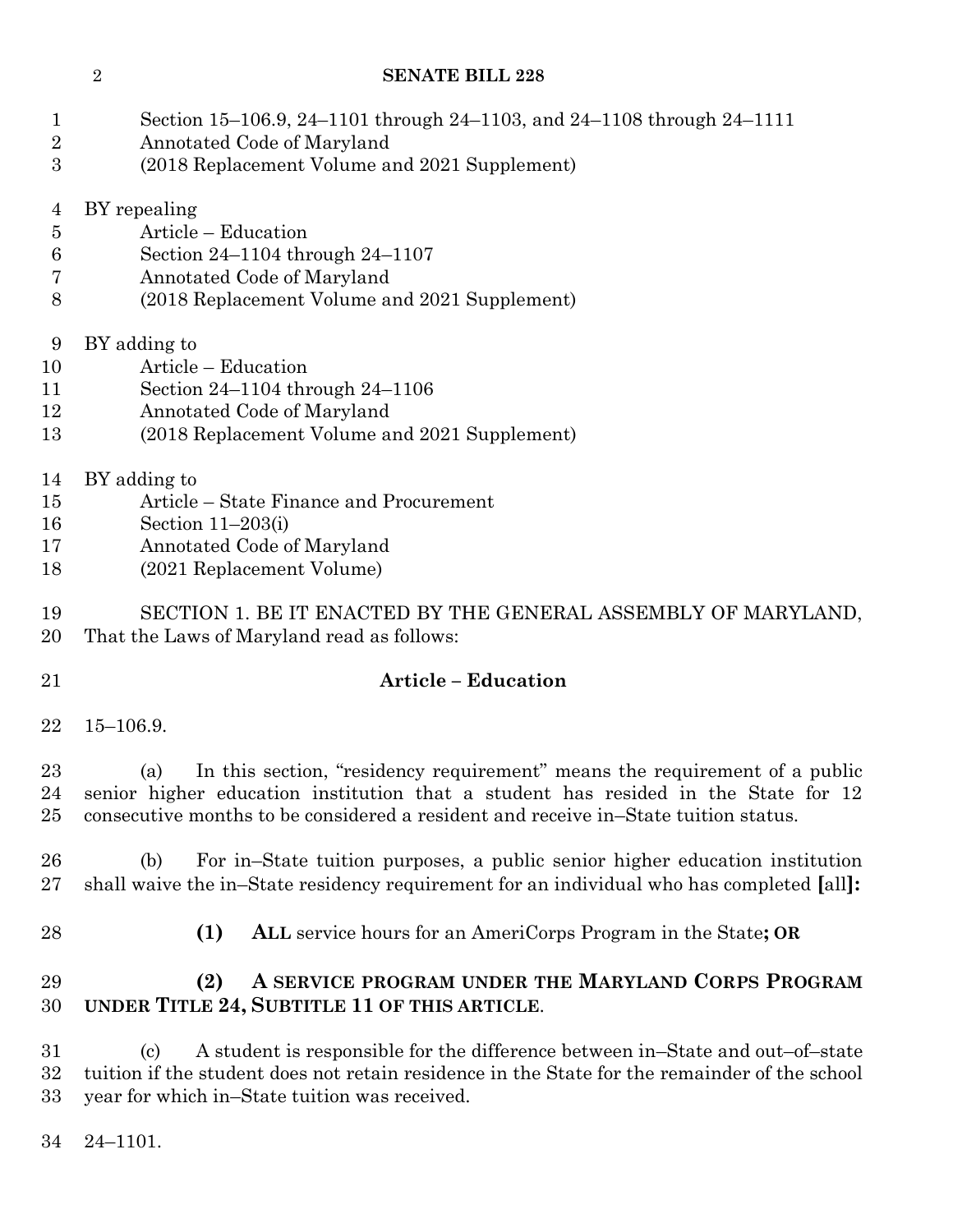(a) In this subtitle the following words have the meanings indicated. (b) "Board" means the Board of Directors of the Program. (c) "Corps participant" means an individual who participates in the Program **[**and: (1) Is between the ages of 17 years old and 23 years old; (2) Is eligible for in–State tuition; (3) Has obtained a high school diploma or GED; and (4) Has not obtained a vocational certificate, an associate's degree, or a bachelor's degree from an institution of higher education**]**. (d) "Fund" means the Maryland Corps Program Fund. **(E) "PARTICIPATING ORGANIZATION" MEANS A NONPROFIT ORGANIZATION OR GOVERNMENT AGENCY THAT: (1) HAS A FOCUS ON COMMUNITY OR OTHER SERVICE, SERVICE LEARNING, VOLUNTEERISM, OR OTHER ACTIVITIES OR EXPERIENCES WITH A SIMILAR MISSION; AND (2) HOSTS A PROGRAM PARTICIPANT IN A SERVICE ROLE. [**(e)**] (F)** "Program" means the Maryland Corps Program. **(G) "WRAPAROUND SERVICES" INCLUDES: (1) CHILD CARE; (2) TRANSPORTATION; (3) HOUSING; (4) MENTAL HEALTH; (5) CRISIS INTERVENTION; (6) SUBSTANCE ABUSE PREVENTION OR TREATMENT; (7) LEGAL AID;**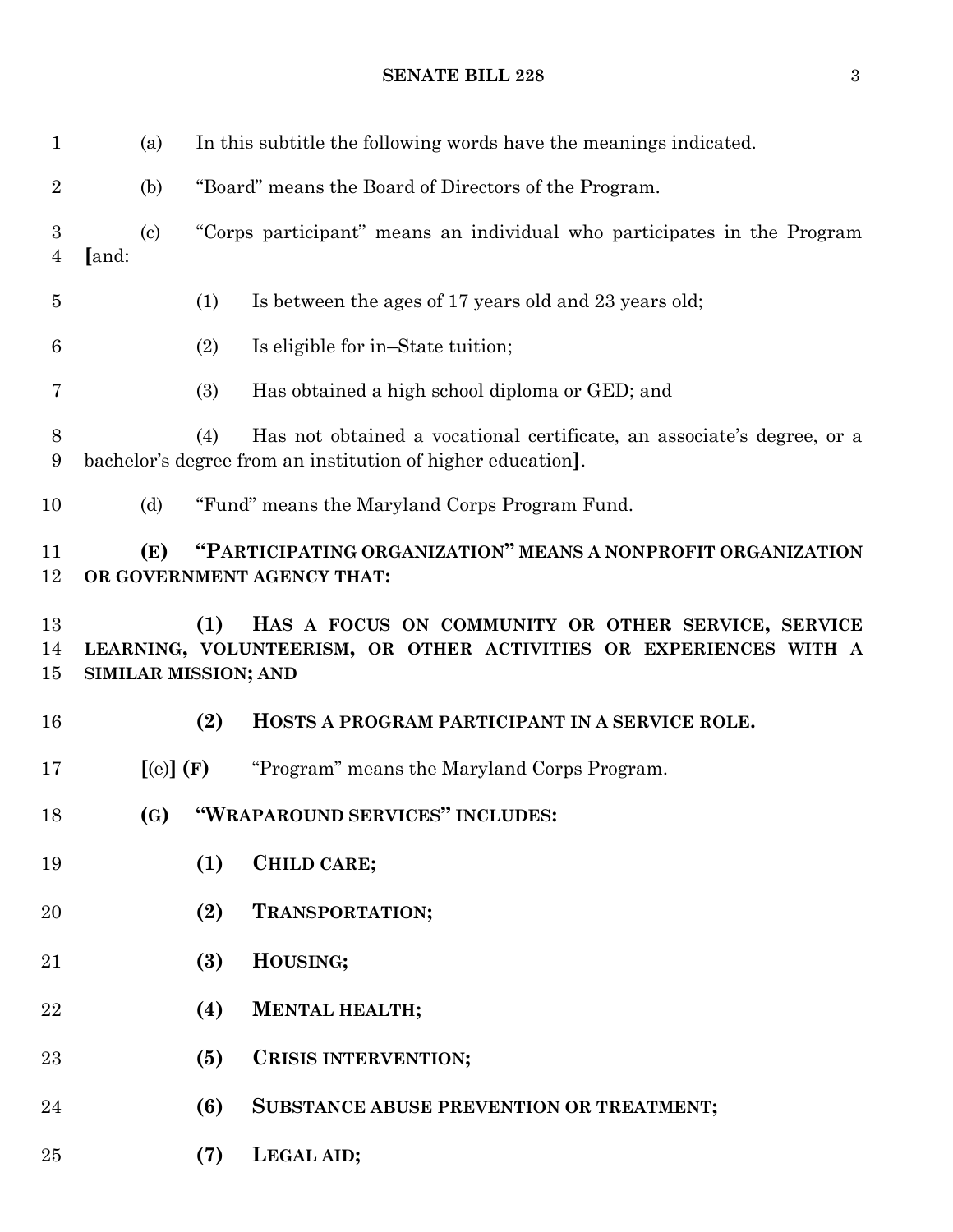|                     | $\overline{4}$                    |      | <b>SENATE BILL 228</b>                                                                                                                                                                                     |
|---------------------|-----------------------------------|------|------------------------------------------------------------------------------------------------------------------------------------------------------------------------------------------------------------|
| $\mathbf{1}$        |                                   | (8)  | FINANCIAL LITERACY PROGRAMMING;                                                                                                                                                                            |
| $\overline{2}$      |                                   | (9)  | <b>JOB SEARCH AND APPLICATION SUPPORT; AND</b>                                                                                                                                                             |
| 3                   |                                   | (10) | <b>COLLEGE APPLICATION SUPPORT.</b>                                                                                                                                                                        |
| 4                   | $24 - 1102.$                      |      |                                                                                                                                                                                                            |
| $\overline{5}$<br>6 | (a)<br>by the Board.              |      | There is a Maryland Corps Program in the State administered and managed                                                                                                                                    |
| 7<br>8<br>9         | (B)                               |      | EXCEPT AS PROVIDED IN TITLE 14, SUBTITLE 3 OF THE STATE FINANCE<br>AND PROCUREMENT ARTICLE, THE PROGRAM IS EXEMPT FROM DIVISION II OF THE<br>STATE FINANCE AND PROCUREMENT ARTICLE.                        |
| 10                  | $[(b)]$ $(C)$                     |      | The purpose of the Program is to:                                                                                                                                                                          |
| 11<br>12            |                                   | (1)  | Provide meaningful service opportunities to [at least 100 corps]<br>participants that will address the social needs of the community;                                                                      |
| 13<br>14<br>15      | TO THE WORKFORCE; and             | (2)  | Equip corps participants with the skills that will enable them to<br>successfully make the transition from high school to an institution of higher education OR                                            |
| 16<br>17<br>18      |                                   | (3)  | Provide scholarships to corps participants who have completed the<br>Program to be used at institutions of higher education toward vocational certificates,<br>associate's degrees, or bachelor's degrees. |
| 19<br>20            | (D)<br><b>GOVERNMENT ARTICLE.</b> |      | THE PROGRAM IS SUBJECT TO REVIEW UNDER § 2-1220 OF THE STATE                                                                                                                                               |
| 21                  | $24 - 1103.$                      |      |                                                                                                                                                                                                            |
| 22                  | (a)                               | (1)  | A Board of Directors shall administer and manage the Program.                                                                                                                                              |
| 23<br>24            |                                   | (2)  | THE BOARD IS A BODY POLITIC AND CORPORATE AND IS AN<br><b>INSTRUMENTALITY OF THE STATE.</b>                                                                                                                |
| 25                  | (b)                               |      | The Board consists of the following members:                                                                                                                                                               |
| 26<br>27            |                                   | (1)  | A BOARD CHAIR, JOINTLY APPOINTED BY THE PRESIDENT OF<br>THE SENATE AND THE SPEAKER OF THE HOUSE;                                                                                                           |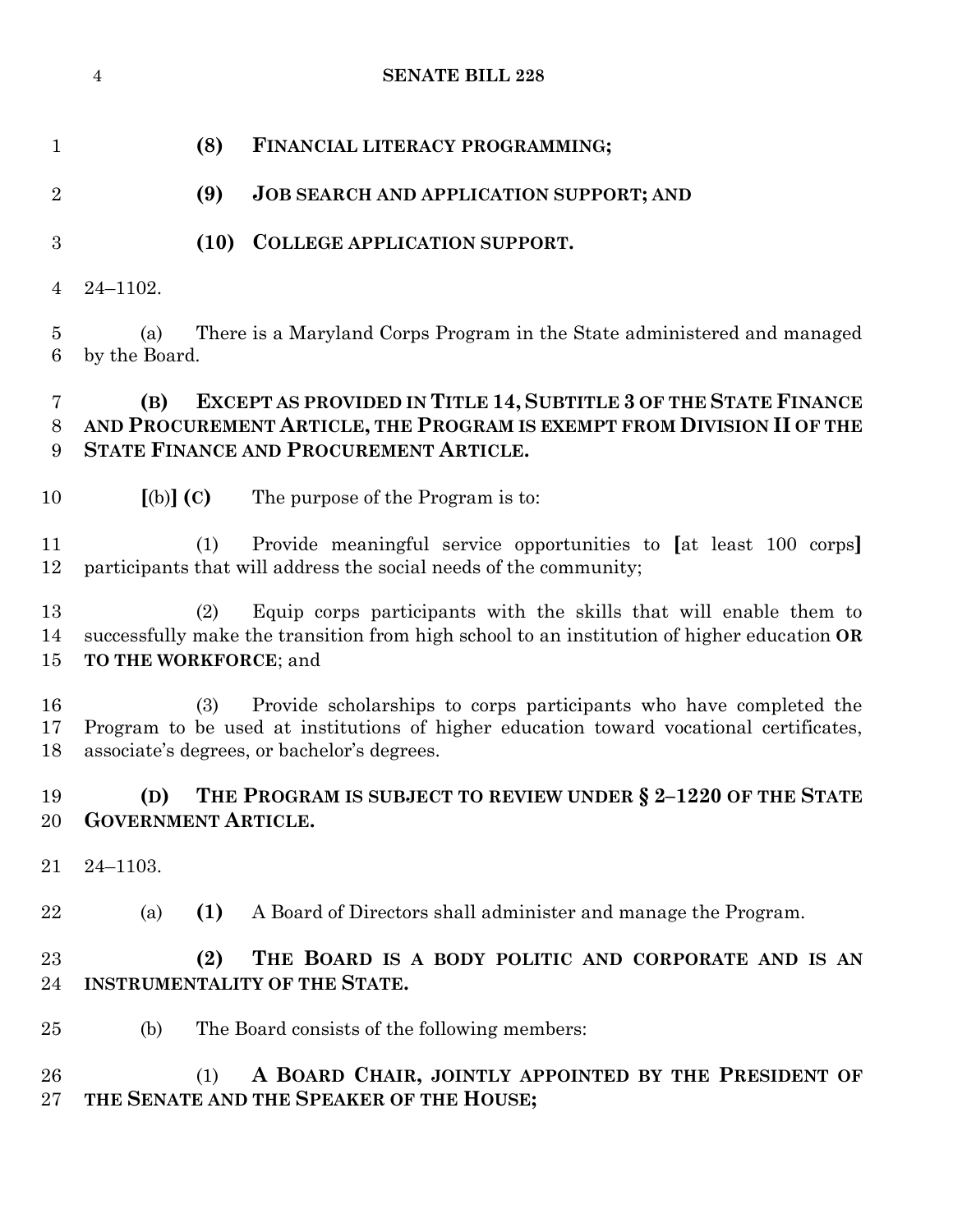**(2)** Two members appointed by the President of the Senate**, ONE OF WHOM MUST REPRESENT A SERVICE ORGANIZATION IN THE STATE**; **[**(2)**] (3)** Two members appointed by the Speaker of the House**, ONE OF WHOM SHALL: (I) BE A CURRENT PARTICIPANT IN A PUBLIC SERVICE PROGRAM; OR (II) HAVE ENDED THEIR PARTICIPATION IN A PUBLIC SERVICE PROGRAM DURING THE PRECEDING 3 YEARS**; and **[**(3)**] (4) [**Three**] TWO** members appointed by the Governor**, ONE OF WHOM SHALL BE A REPRESENTATIVE FROM THE GOVERNOR'S OFFICE OF SERVICE AND VOLUNTEERISM**. (c) In making appointments to the Board, the President, Speaker, and Governor shall consider: (1) The professional or personal experience of the individual in community or other service, nonprofit management, civic engagement, or volunteerism; and (2) The cultural, geographic, racial, ethnic, and gender diversity of the State. (d) A member of the Board: (1) May not receive compensation as a member of the Board; but (2) Is entitled to reimbursement for expenses under the Standard State Travel Regulations, as provided in the State budget. (e) (1) The term of a member of the Board is 4 years. (2) The terms of the members are staggered as required by the terms provided for members on June 1, **[**2016**] 2022**. (3) At the end of a term, a member continues to serve until a successor is appointed and qualifies. (f) (1) A member appointed by the President may be removed by the President for the reasons stated in paragraph **[**(4)**] (5)** of this subsection. (2) A member appointed by the Speaker may be removed by the Speaker

for the reasons stated in paragraph **[**(4)**] (5)** of this subsection.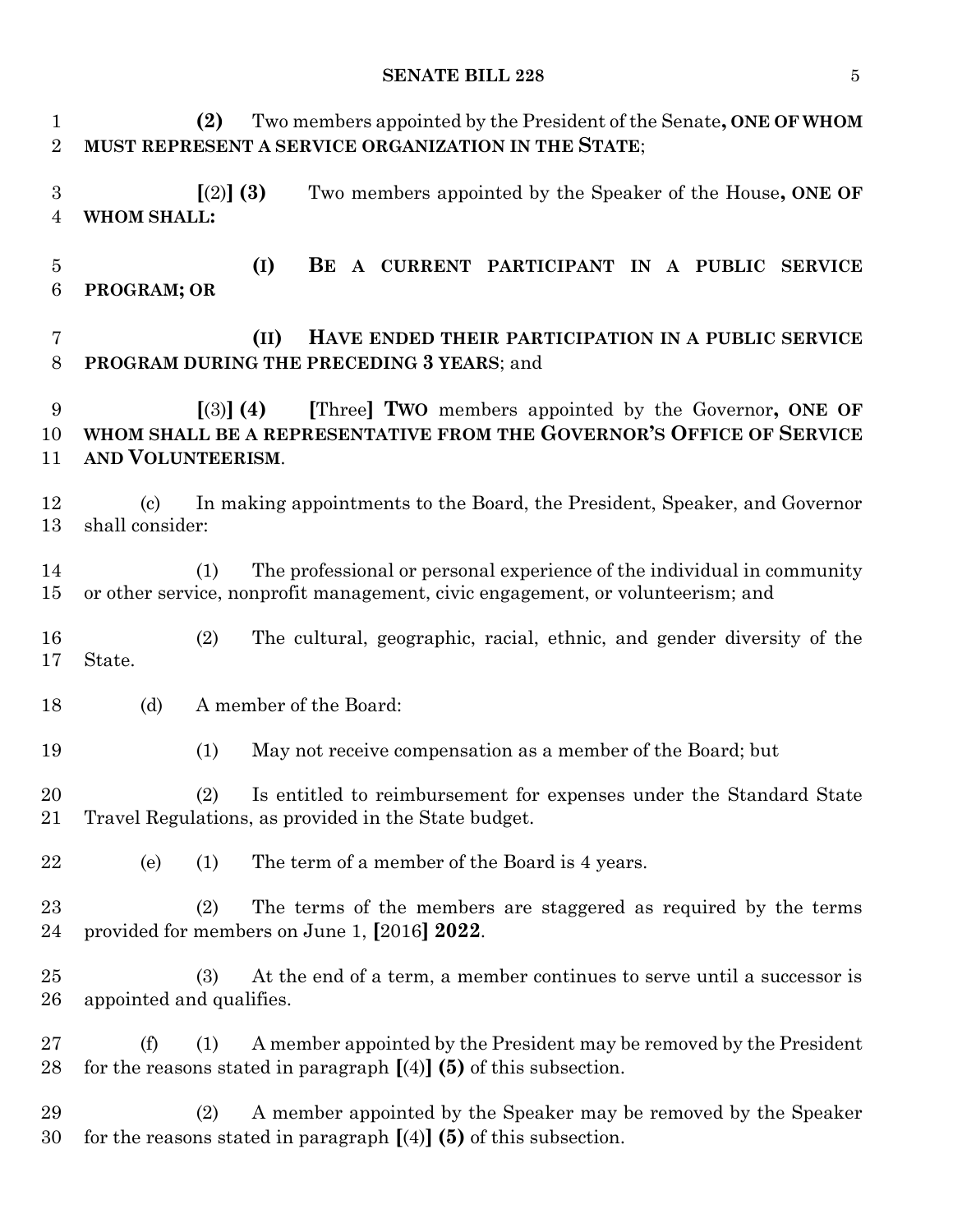|                                | $\boldsymbol{6}$                     |           | <b>SENATE BILL 228</b>                                                                                                                   |
|--------------------------------|--------------------------------------|-----------|------------------------------------------------------------------------------------------------------------------------------------------|
| $\mathbf{1}$<br>$\overline{2}$ |                                      | (3)       | A member appointed by the Governor may be removed by the Governor<br>for the reasons stated in paragraph $[(4)]$ (5) of this subsection. |
| $\boldsymbol{3}$<br>4<br>5     | THIS SUBSECTION.                     | (4)       | THE BOARD CHAIR MAY BE REMOVED<br>JOINTLY BY THE<br>PRESIDENT AND THE SPEAKER FOR THE REASONS STATED IN PARAGRAPH (5) OF                 |
| 6                              |                                      | [(4)] (5) | A member of the Board may be removed for:                                                                                                |
| 7                              |                                      | (i)       | Incompetence;                                                                                                                            |
| 8                              |                                      | (ii)      | Misconduct;                                                                                                                              |
| 9                              |                                      | (iii)     | Immorality; or                                                                                                                           |
| 10                             |                                      | (iv)      | Failure to perform the duties of the position.                                                                                           |
| 11<br>12                       | (G)                                  |           | BOARD MEMBERS ARE SUBJECT TO THE REQUIREMENTS OF TITLE 5 OF<br>THE GENERAL PROVISIONS ARTICLE.                                           |
| 13                             | (H)                                  | (1)       | THE BOARD SHALL MEET AT LEAST ONCE EVERY 2 MONTHS.                                                                                       |
| 14<br>15                       |                                      | (2)       | BOARD MEETINGS ARE SUBJECT TO THE REQUIREMENTS OF<br>TITLE 3 OF THE GENERAL PROVISIONS ARTICLE.                                          |
|                                |                                      |           |                                                                                                                                          |
| 16                             | $[24 - 1104.$                        |           |                                                                                                                                          |
| 17<br>18                       | Community Initiatives shall provide: |           | The Governor's Office on Service and Volunteerism within the Governor's Office of                                                        |
| 19                             |                                      | (1)       | Staff and other support to the Board; and                                                                                                |
| <b>20</b><br>21                | of this subtitle.]                   | (2)       | Technical and other assistance to the operator selected under $\S 24-1105$                                                               |
|                                | $24 - 1104.$                         |           |                                                                                                                                          |
| 22<br>23                       | (A)                                  | (1)       | THE BOARD SHALL APPOINT AN EXECUTIVE DIRECTOR.                                                                                           |
| 24<br>25                       | BOARD.                               | (2)       | THE EXECUTIVE DIRECTOR SERVES AT THE PLEASURE OF THE                                                                                     |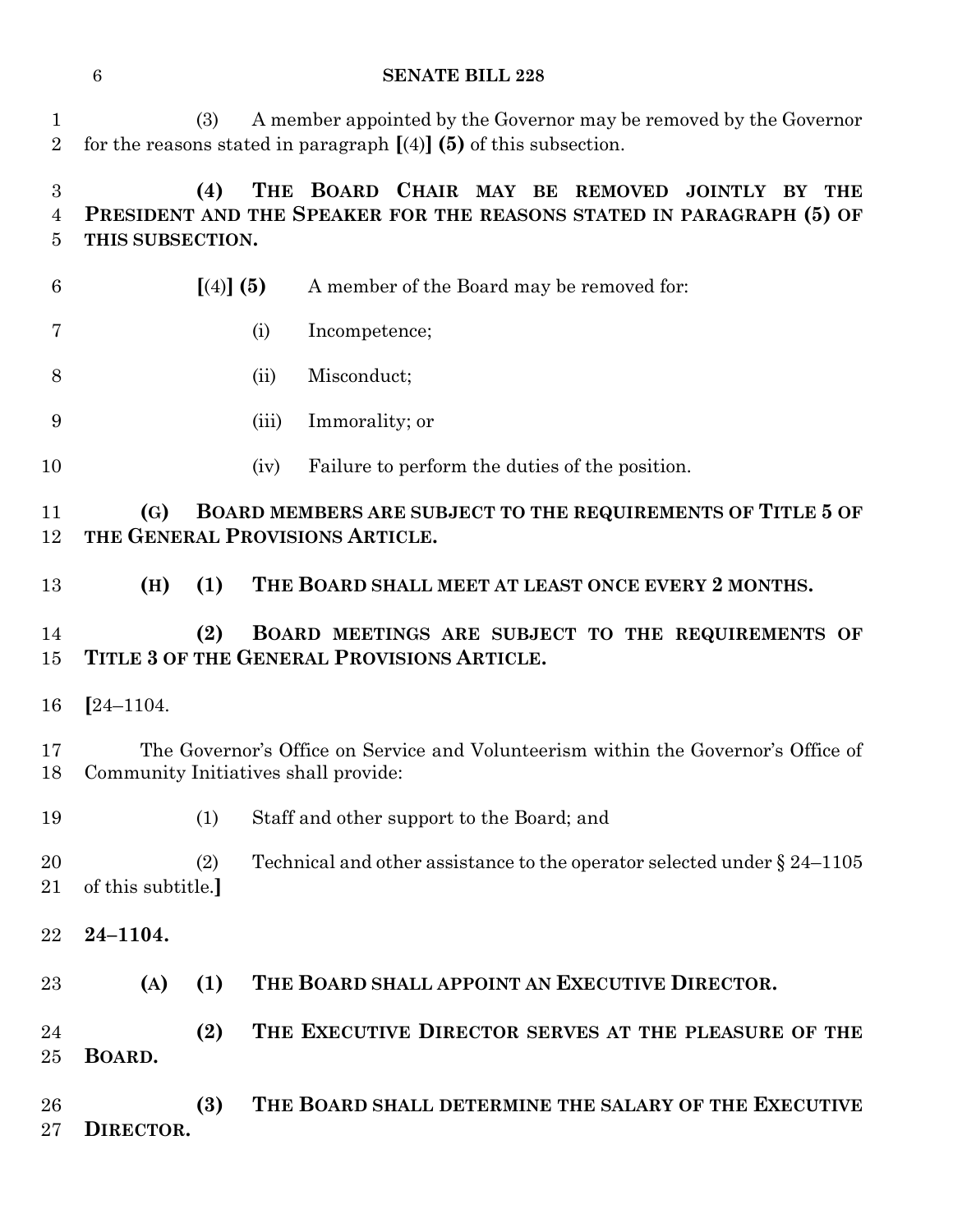**(B) (1) THE EXECUTIVE DIRECTOR IS THE CHIEF ADMINISTRATIVE OFFICER OF THE PROGRAM.**

 **(2) THE EXECUTIVE DIRECTOR SHALL MANAGE THE ADMINISTRATIVE AFFAIRS AND TECHNICAL ACTIVITIES OF THE PROGRAM IN ACCORDANCE WITH THE POLICIES AND PROCEDURES THAT THE BOARD ESTABLISHES.**

 **(C) (1) THE BOARD MAY EMPLOY A STAFF IN ACCORDANCE WITH ITS BUDGET.**

 **(2) STAFF EMPLOYED UNDER THIS SECTION ARE STATE EMPLOYEES WHO:**

 **(I) ARE SUBJECT TO THE REQUIREMENTS OF TITLE 5 OF THE GENERAL PROVISIONS ARTICLE; AND**

 **(II) MAY PARTICIPATE IN THE STATE RETIREMENT AND PENSION SYSTEM UNDER DIVISION II OF THE STATE PERSONNEL AND PENSIONS ARTICLE.**

**[**24–1105.

 (a) On or before June 1, 2017, the Board shall issue a Request for Proposals (RFP) for an operator for the Program.

(b) The operator shall meet the qualifications established by the Board.

 (c) The RFP shall include the following elements and expectations for the operator:

 (1) Identifying meaningful service opportunities for corps participants that address the social needs of the community that are provided by nonprofit organizations or government agencies;

 (2) Identifying service opportunities that will teach 21st century skills to corps participants;

(3) Identifying academic credit opportunities for corps participants;

 (4) Creating a selective recruitment process for corps participants, giving priority to low–income individuals;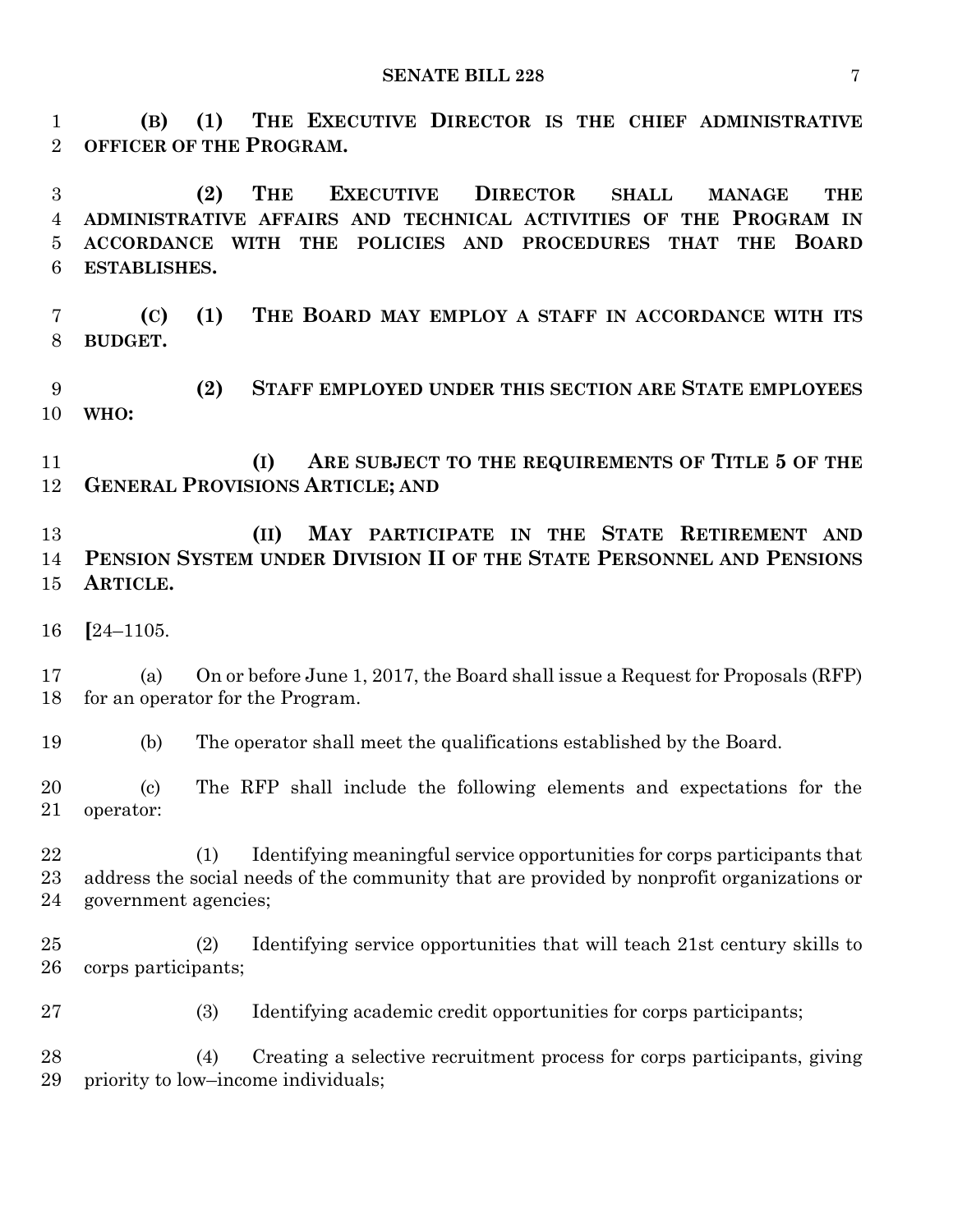(5) Creating and implementing an orientation and training program for corps participants and the nonprofit or government agencies where corps participants effectuate their service;

(6) Providing support to corps participants in finding placements;

 (7) Emphasizing and encouraging the importance of being a successful contributor to society, a measure of which is a vocational certificate, an associate's degree, or a bachelor's degree;

 (8) Creating tools to measure the success of corps participants as they transition from high school to an institution of higher education for a vocational certificate, an associate's degree, or a bachelor's degree;

 (9) Facilitating the award of stipends for corps participants during their year of service;

 (10) Facilitating the award of scholarships for corps participants who complete the Program to be used at institutions of higher education toward vocational certificates, associate's degrees, or bachelor's degrees;

 (11) Identifying what State support will be necessary and what public and private grant opportunities are available to sustain and increase the size of the Program; and

 (12) Any other characteristics that the Board determines will improve the quality and success of the Program.**]**

**24–1105.**

 **(A) THE BOARD IS RESPONSIBLE FOR EXPANDING SERVICE OPPORTUNITIES IN THE STATE WITH THE FOLLOWING GOALS:**

 **(1) CREATING A STRONG ANNUAL COHORT BOND OF UNITY FOR PROGRAM PARTICIPANTS FROM URBAN, RURAL, AND SUBURBAN AREAS OF THE STATE;**

 **(2) ENSURING ALL MARYLANDERS HAVE EQUITABLE ACCESS TO PARTICIPATE IN THE PROGRAM REGARDLESS OF GENDER, RACE, RELIGION, NATIONAL ORIGIN, SEXUAL ORIENTATION, GENDER IDENTITY OR EXPRESSION, DISABILITY, OR PROTECTED VETERAN STATUS;**

 **(3) HELPING PROGRAM PARTICIPANTS DEVELOP THE CRITICAL JOB SKILLS NECESSARY FOR CREATING A MORE EQUITABLE SOCIETY AS THEY SERVE**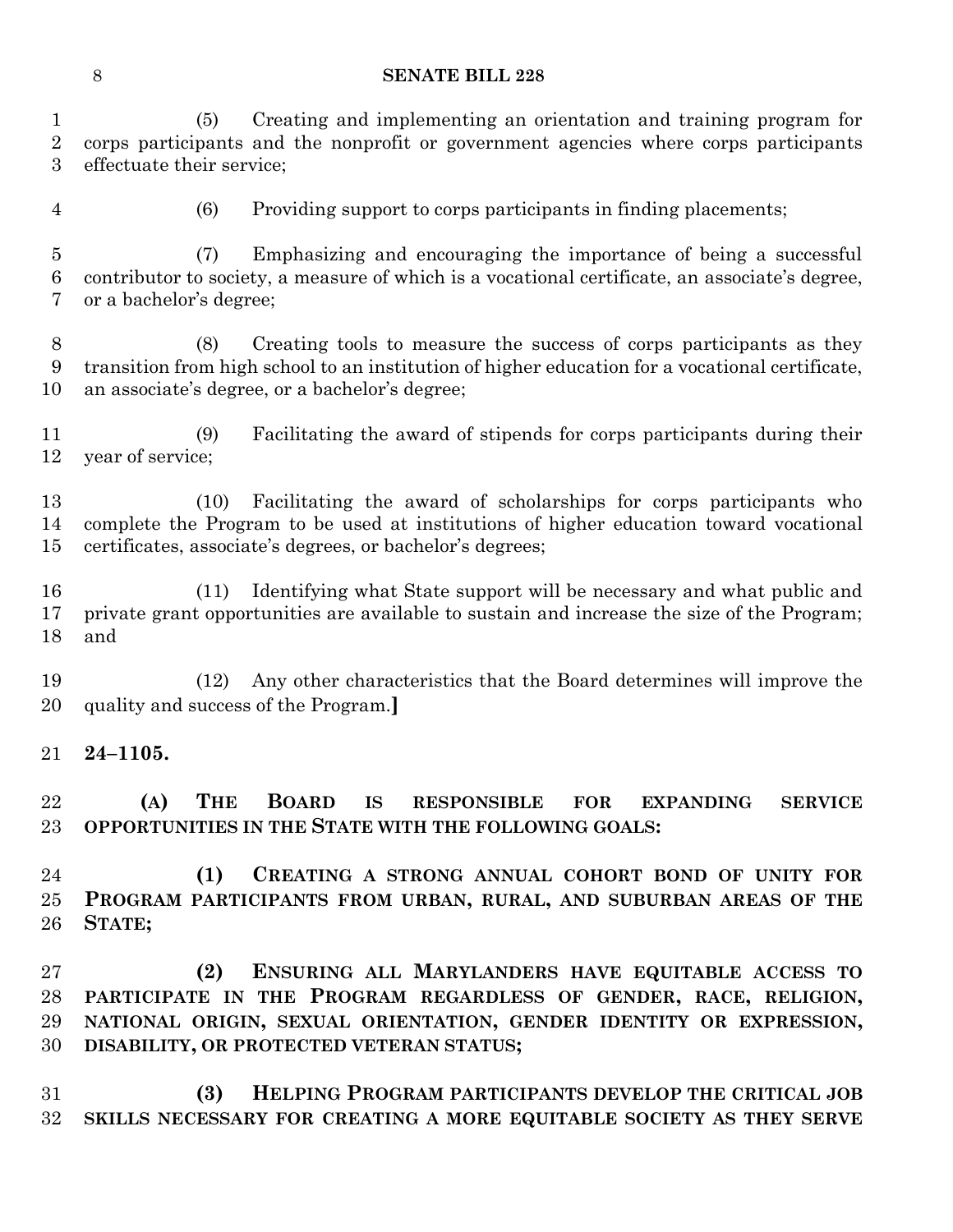**THEIR COMMUNITIES ACROSS THE STATE, USING THE LENS OF ENVIRONMENTAL, SOCIAL, AND RACIAL JUSTICE; AND**

 **(4) ENSURING EACH DISTRICT OF THE STATE CAN COMMUNICATE ITS UNIQUE COMMUNITY NEEDS AND CHOOSE THE APPROPRIATE SOLUTIONS.**

**(B) THE BOARD SHALL ADOPT REGULATIONS REGARDING:**

**(1) SELECTION CRITERIA FOR REGIONAL OPERATING PARTNERS** 

 **WITH A GLOBAL VIEW OF THE NEEDS OF THE COMMUNITIES IN WHICH THE REGIONAL OPERATING PARTNER WORKS, WHO WILL IDENTIFY AND IMPLEMENT PLACEMENT PRIORITIES IN CONSULTATION WITH LOCAL COMMUNITY PARTNERS TO EXPAND CAPACITY AND CREATE NEW SERVICE PROGRAMS AS NEEDED;**

 **(2) ELIGIBILITY REQUIREMENTS FOR PARTICIPATING ORGANIZATIONS, CLASSIFIED BY THE BOARD BASED ON THE NUMBER OF SERVICE MEMBERS THE ORGANIZATION'S GRANT WILL SUPPORT, AS:**

- 
- **(I) COMMUNITY EMPLOYERS; OR**
- **(II) LARGE–SCALE EMPLOYERS;**

 **(3) PRIORITIZING THE PLACEMENT OF PROGRAM PARTICIPANTS WITH LARGE–SCALE EMPLOYERS BASED ON THE ORGANIZATION'S DEMONSTRATED NEED FOR PROGRAM PARTICIPANTS WHO WILL TRANSITION TO FULL–TIME EMPLOYMENT FOLLOWING COMPLETION OF THE PROGRAM;**

 **(4) A CENTRALIZED PROCESS TO FACILITATE EFFICIENT SCREENING AND PLACEMENT OF PROGRAM PARTICIPANTS AS WELL AS EFFECTIVE MEASUREMENT AND EVALUATION OF THE PARTICIPANT'S SERVICE EXPERIENCE;**

- 
- **(5) STIPENDS FOR PARTICIPANTS, INCLUDING:**

 **(I) MONETARY PAYMENT OF AT LEAST \$15 PER HOUR, HEALTH INSURANCE BENEFITS, AND THE POTENTIAL FOR WRAPAROUND SERVICES; AND**

 **(II) FUNDS MATCHING REQUIREMENTS FOR LARGE–SCALE EMPLOYERS;**

 **(6) AN EDUCATION AWARD OF \$6,000 FOR PARTICIPANTS THAT COMPLETE AT LEAST 9 MONTHS OF SERVICE, WHICH SHALL BE DEPOSITED INTO A TAX–EXEMPT MARYLAND 529 ACCOUNT ESTABLISHED UNDER TITLE 18, SUBTITLE**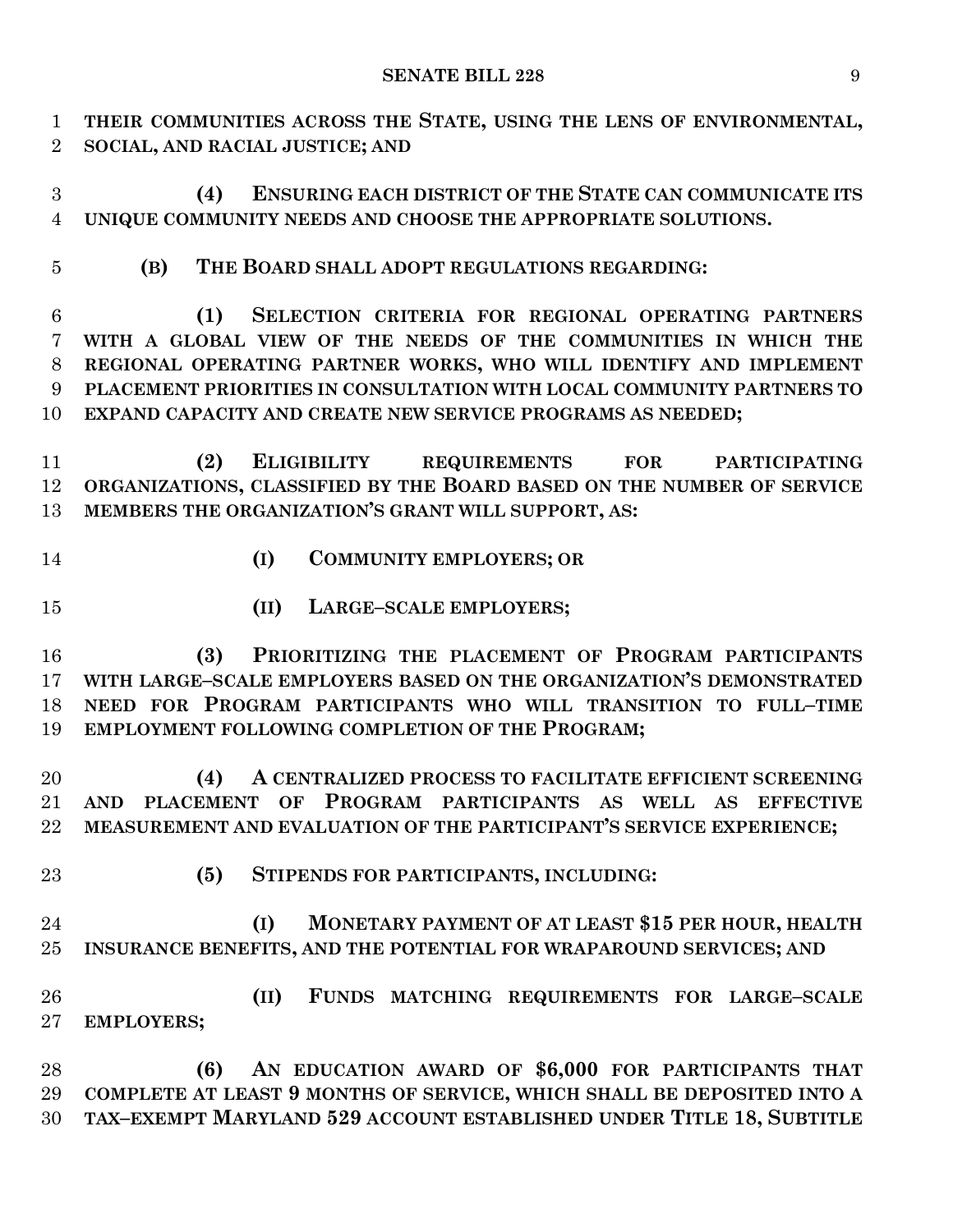**19 OF THIS ARTICLE AND MAY ONLY BE USED FOR QUALIFIED HIGHER EDUCATION EXPENSES, AS DEFINED IN § 18–1901 OF THIS ARTICLE;**

 **(7) WORKFORCE DEVELOPMENT TRAINING AND WRAPAROUND SERVICES PROVIDED TO PROGRAM PARTICIPANTS BY PARTICIPATING ORGANIZATIONS;**

 **(8) ADDITIONAL TRAINING AND SUPPORT SERVICES PROVIDED TO PROGRAM PARTICIPANTS AFTER THE COMPLETION OF THE PARTICIPANT'S SERVICE;**

 **(9) ONGOING EVALUATION OF OPPORTUNITIES TO EXPAND SERVICE IN THE STATE TO ADDRESS THE STATE'S WORKFORCE DEVELOPMENT NEEDS, INCLUDING OPPORTUNITIES WITHIN STATE AGENCIES FOR THE CREATION AND EXPANSION OF SERVICE OPPORTUNITIES WITHIN THE AGENCIES; AND**

 **(10) ONGOING EVALUATION OF THE PROGRAM TO ENSURE ACCESS AND EFFECTIVENESS, INCLUDING:**

 **(I) DEMOGRAPHICS OF CORPS PARTICIPANTS, INCLUDING RACE, ETHNICITY, AGE, EDUCATION, AND GEOGRAPHY; AND** 

- **(II) POST–PROGRAM TRAJECTORIES OF CORPS PARTICIPANTS.**
	- **(C) THE BOARD MAY:**
	- **(1) SUE AND BE SUED;**
	- **(2) ADOPT A SEAL;**

 **(3) ACQUIRE, HOLD, AND DISPOSE OF PROPERTY FOR ITS CORPORATE PURPOSES;**

 **(4) SELL, LEASE, OR OTHERWISE CONVEY, IN ANY MANNER THAT THE BOARD CONSIDERS APPROPRIATE, ANY PROPERTY IT OWNS TO ACCOMPLISH THE PURPOSES OF THIS SUBTITLE;**

 **(5) ENTER INTO CONTRACTS AND LEASES AND EXECUTE ANY INSTRUMENT NECESSARY OR CONVENIENT, ON THE TERMS AND FOR ANY CORPORATE PURPOSE THAT THE BOARD CONSIDERS ADVISABLE;**

 **(6) USE ANY OTHER MONEY AVAILABLE UNDER THIS SUBTITLE OR ANY GRANT OR MONEY FROM THE STATE OR FEDERAL GOVERNMENT OR ANY OF**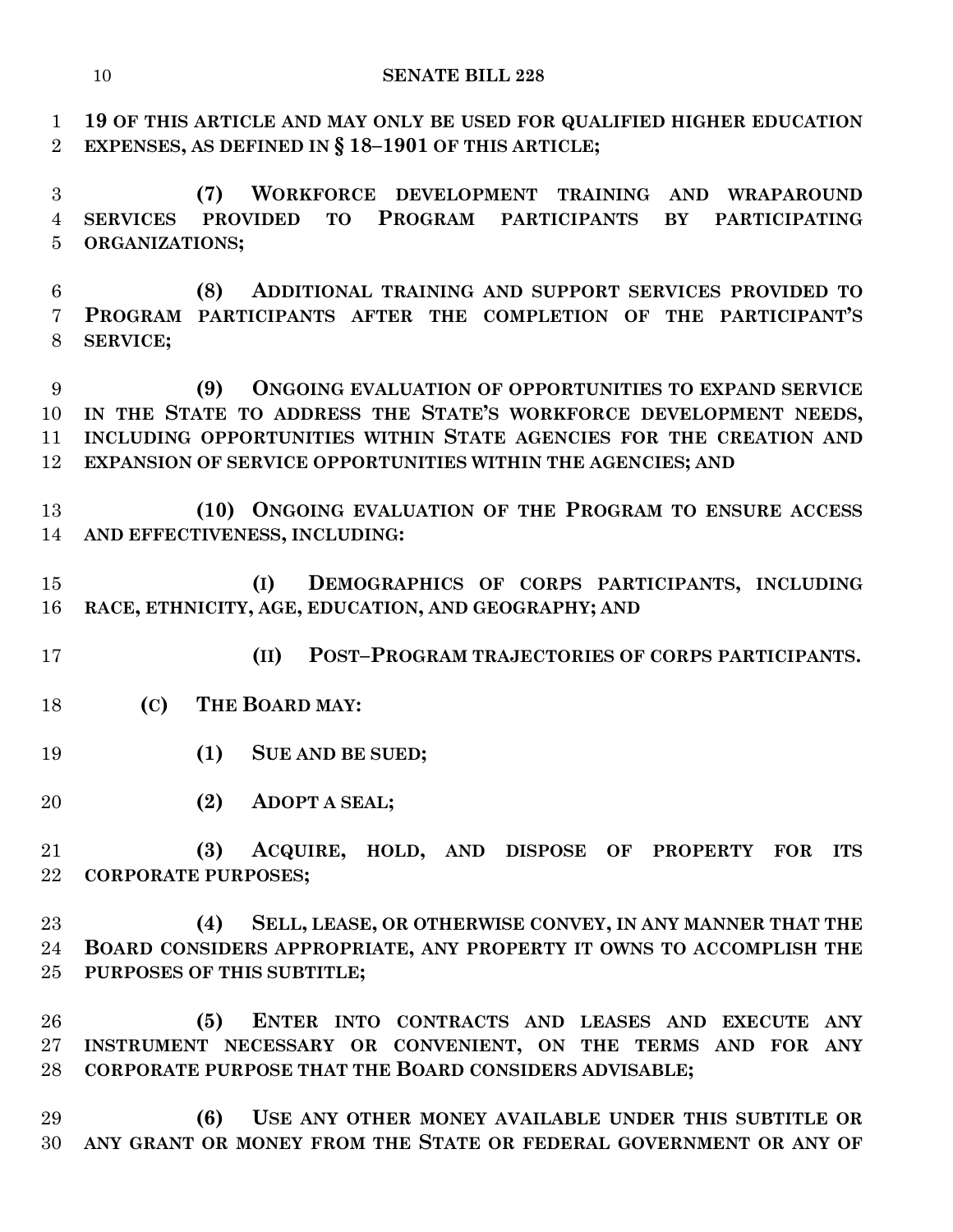**THEIR UNITS OR INSTRUMENTALITIES TO ACCOMPLISH THE PURPOSES OF THIS SUBTITLE;**

 **(7) BORROW MONEY FOR A CORPORATE PURPOSE AND MORTGAGE OR OTHERWISE ENCUMBER ITS PROPERTY AS SECURITY FOR THE LOAN;**

 **(8) ACCEPT GIFTS, CONTRIBUTIONS, OR LOANS OF MONEY, SUPPLIES, GOODS, AND SERVICES, AND ACCEPT APPROPRIATIONS, ALLOTMENTS, AND LOANS OF MONEY FROM THE STATE OR FEDERAL GOVERNMENT, A FEDERAL CORPORATION, A UNIT OR INSTRUMENTALITY OF THE FEDERAL GOVERNMENT, OR A POLITICAL SUBDIVISION OR INSTRUMENTALITY OF THE STATE;**

 **(9) EXERCISE A POWER USUALLY POSSESSED BY A PRIVATE CORPORATION IN PERFORMING SIMILAR FUNCTIONS UNLESS TO DO SO WOULD CONFLICT WITH STATE LAW; AND**

 **(10) DO ALL THINGS NECESSARY OR CONVENIENT TO CARRY OUT THE POWERS EXPRESSLY GRANTED BY THIS SUBTITLE.**

- **[**24–1106.
- A corps participant:

 (1) Shall serve for at least 9 months with a nonprofit organization or government agency that has a focus on community or other service, civic engagement, volunteerism, or other activities or experiences with a similar mission; and

 (2) Is eligible for a monetary stipend in an amount determined by the Board of up to \$15,000.**]**

**24–1106.**

 **(A) THE BOARD SHALL ACT AS AN INTERMEDIARY WITH THE AMERICORPS PROGRAM TO SECURE FEDERAL FUNDING AND ALLEVIATE THE ADMINISTRATIVE BURDEN ON STATE ORGANIZATIONS SEEKING TO PARTICIPATE IN AMERICORPS PROGRAMMING.**

 **(B) IN WORKING WITH THE AMERICORPS PROGRAM UNDER SUBSECTION (A) OF THIS SECTION, THE BOARD SHALL FOCUS ON EXPANDING THE SERVICE OPPORTUNITIES IN STATE AND LOCAL PARKS AND IN THE PUBLIC HEALTH SECTOR.**

**[**24–1107.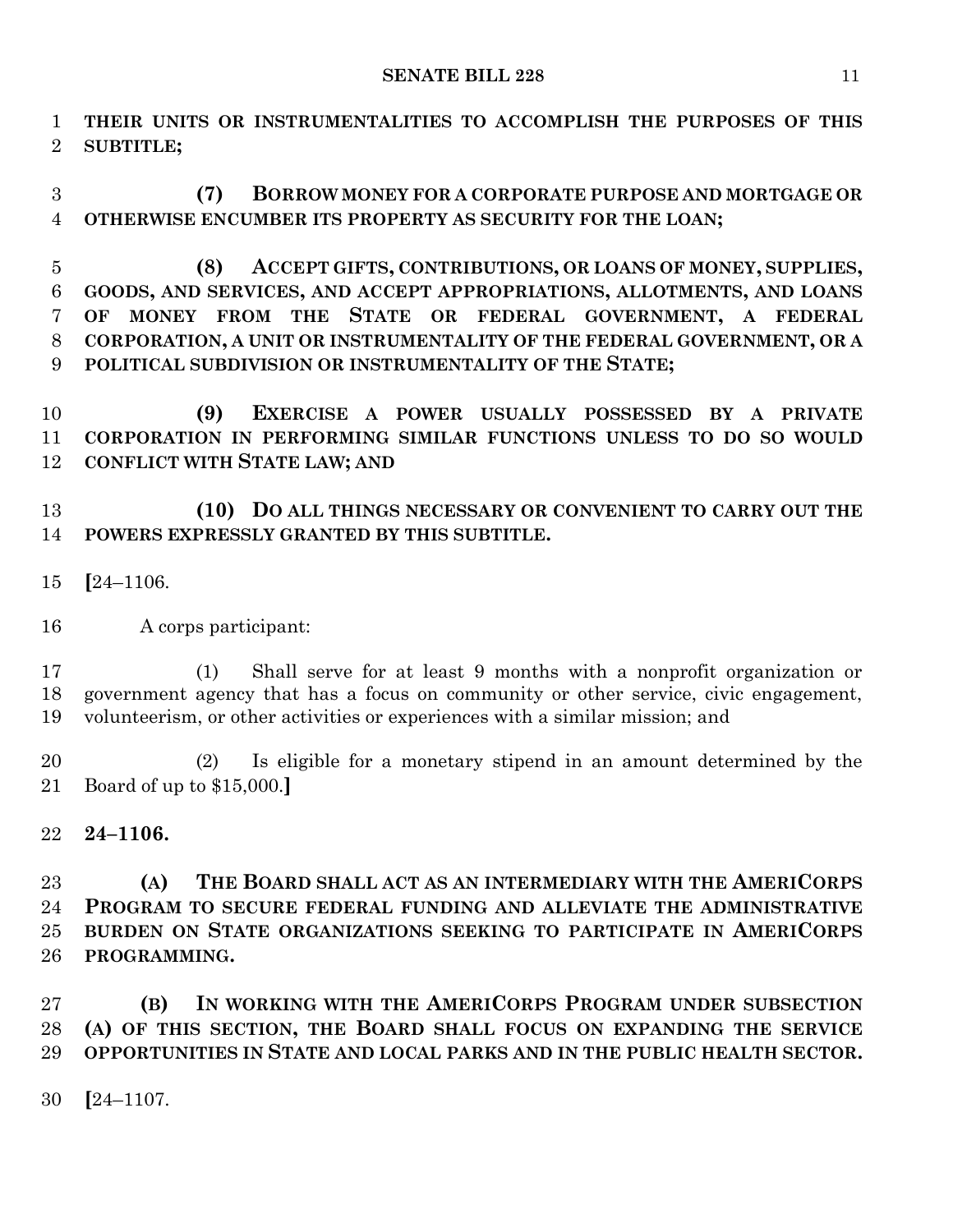| $\mathbf 1$<br>$\overline{2}$ | (a)                       | A corps participant who completes the Program is eligible for a one-time<br>scholarship award, as determined by the Board, in the amount of up to \$6,000.                                                                      |  |  |  |
|-------------------------------|---------------------------|---------------------------------------------------------------------------------------------------------------------------------------------------------------------------------------------------------------------------------|--|--|--|
| $\boldsymbol{3}$              | (b)                       | A scholarship awarded under subsection (a) of this section:                                                                                                                                                                     |  |  |  |
| 4<br>$\overline{5}$           |                           | May be used at an eligible institution as described under $\S 18-103$ of<br>(1)<br>this article toward a vocational certificate, an associate's degree, or a bachelor's degree; and                                             |  |  |  |
| 6<br>7                        |                           | May not be construed to prohibit or impede the award of any other<br>(2)<br>financial aid for which the corps participant is eligible.                                                                                          |  |  |  |
| 8                             | $[24-1108.]$ 24-1107.     |                                                                                                                                                                                                                                 |  |  |  |
| 9                             | (a)                       | There is a Maryland Corps Program Fund.                                                                                                                                                                                         |  |  |  |
| 10                            | (b)                       | The purpose of the Fund is to:                                                                                                                                                                                                  |  |  |  |
| 11                            |                           | (1)<br>Provide stipends to corps participants;                                                                                                                                                                                  |  |  |  |
| 12<br>13<br>14                |                           | Provide scholarships to corps participants who have completed the<br>(2)<br>Program to be used at institutions of higher education in the State toward vocational<br>certificates, associate's degrees, and bachelor's degrees; |  |  |  |
| $15\,$<br>16                  |                           | Cover expenses incurred by the Board, including expenses incurred<br>(3)<br>[during the development, issuance, awarding, and funding of the RFP;                                                                                |  |  |  |
| 17<br>18<br>19                | Program;                  | Cover expenses incurred by the operator selected under $\S$ 24–1105 of<br>(4)<br>this subtitle, as determined by the Board to be relevant to the successful operation of the                                                    |  |  |  |
| 20<br>21                      |                           | (5) Cover expenses incurred to study the potential use of the Program as<br>a workforce development tool in the State;                                                                                                          |  |  |  |
| 22<br>$^{23}$<br>24           | and                       | Cover expenses incurred to study how alumni of the Program<br>$(6)$ (4)<br>could be better positioned to meet the current and future needs of employers in the State;                                                           |  |  |  |
| $25\,$<br>$26\,$              |                           | Provide funding for the Program to match gifts or grants received<br>[(7)] (5)<br>by the Board for the Fund.                                                                                                                    |  |  |  |
| $27\,$                        | $\left( \text{c} \right)$ | The Board shall administer the Fund.                                                                                                                                                                                            |  |  |  |
| 28                            | (d)                       | The Fund is a continuing, nonlapsing fund that is not subject to $\S 7-302$ of the                                                                                                                                              |  |  |  |

State Finance and Procurement Article.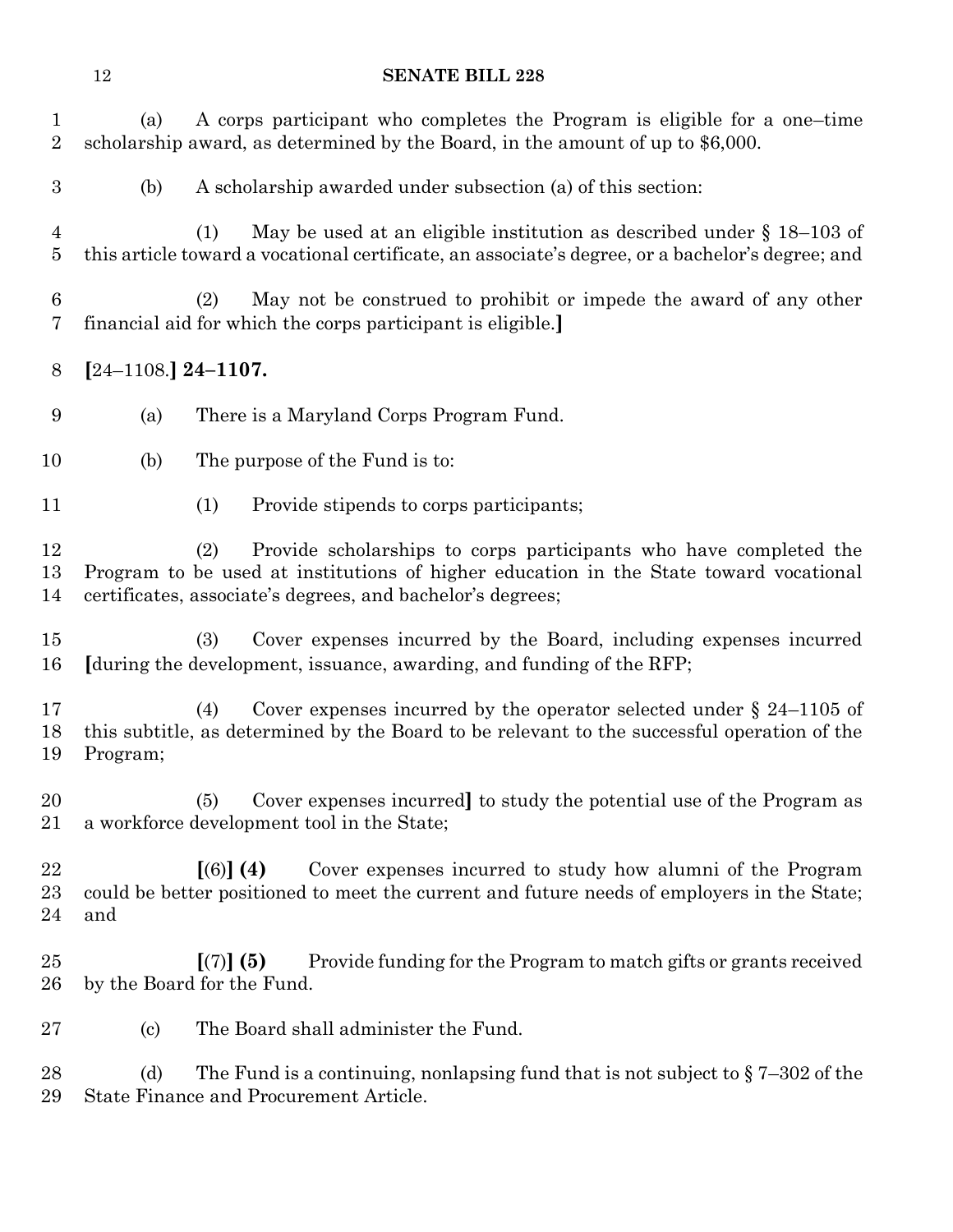| 1<br>$\overline{2}$ | (e)              | The State Treasurer shall hold the Fund separately and shall invest the<br>(1)<br>money in the Fund in the same manner as other State money may be invested.                                                                      |
|---------------------|------------------|-----------------------------------------------------------------------------------------------------------------------------------------------------------------------------------------------------------------------------------|
| $\boldsymbol{3}$    |                  | (2)<br>Any investment earnings of the Fund shall be credited to the Fund.                                                                                                                                                         |
| 4                   | (f)              | The Comptroller shall account for the Fund.                                                                                                                                                                                       |
| 5                   | (g)              | The Board:                                                                                                                                                                                                                        |
| 6                   |                  | May accept any gift or grant from any person for the Fund;<br>(1)                                                                                                                                                                 |
| 7<br>$8\,$          |                  | (2)<br>Shall use any gift or grant that it receives for the reasons stated under<br>subsection (b) of this section; and                                                                                                           |
| 9<br>10             | State Treasurer. | Shall deposit any gift or grant that it receives for the Fund with the<br>(3)                                                                                                                                                     |
| 11                  | (h)              | The Fund consists of:                                                                                                                                                                                                             |
| 12                  |                  | Money appropriated under $\S$ 24–1109] $\S$ 24–1108 of this subtitle;<br>(1)                                                                                                                                                      |
| 13                  |                  | Gifts or grants received by the Board for the Fund;<br>(2)                                                                                                                                                                        |
| 14                  |                  | (3)<br>Investment earnings of the Fund; and                                                                                                                                                                                       |
| 15<br>16            | Fund.            | Any other money from any other source accepted for the benefit of the<br>(4)                                                                                                                                                      |
| 17                  | (i)              | The Fund may be used only for:                                                                                                                                                                                                    |
| 18                  |                  | Providing stipends to corps participants;<br>(1)                                                                                                                                                                                  |
| 19<br>20<br>21      |                  | Providing scholarships to corps participants who have completed the<br>(2)<br>Program to be used at institutions of higher education in the State toward vocational<br>certificates, associate's degrees, and bachelor's degrees; |
| 22<br>23            |                  | Covering expenses incurred by the Board, including expenses incurred<br>(3)<br>[during the development, issuance, awarding, and funding of the RFP;                                                                               |
| 24<br>25<br>26      | Program;         | Covering expenses incurred by the operator selected under $\S 24-1105$<br>(4)<br>of this subtitle, as determined by the Board to be relevant to the successful operation of the                                                   |
| 27<br>28            |                  | Covering expenses incurred to study the potential use of the Program<br>(5)<br>as a workforce development tool in the State;                                                                                                      |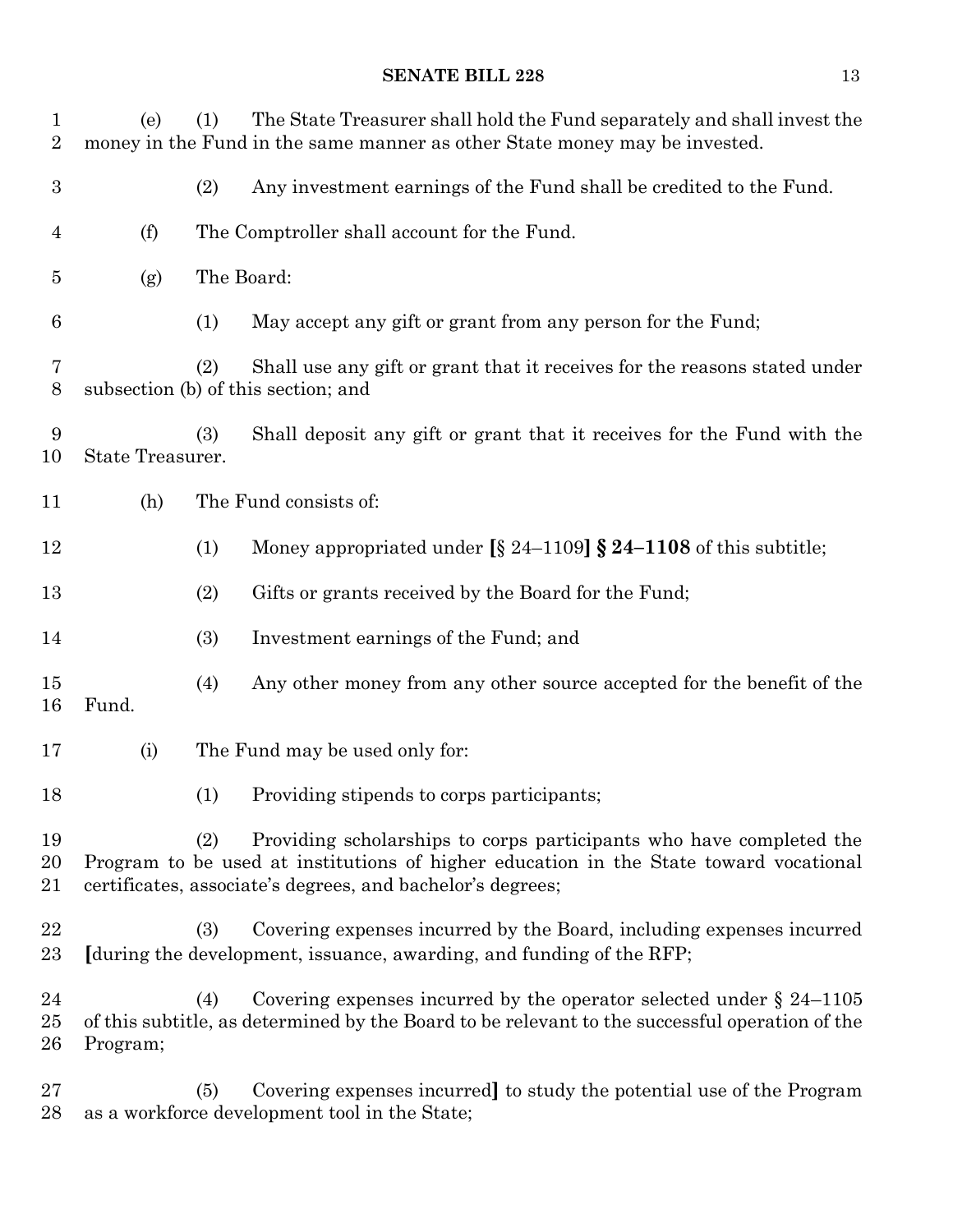**[**(6)**] (4)** Covering expenses incurred to study how alumni of the Program could be better positioned to meet the current and future needs of employers in the State; and

 **[**(7)**] (5)** Providing funding for the Program to match gifts or grants received by the Board for the Fund.

 (j) Any unspent portion of the Fund may not be transferred or revert to the General Fund of the State but shall remain in the Fund to be used for the purposes specified in this subtitle.

 (k) (1) Beginning with fiscal year 2018, at the end of the fiscal year, the Board shall prepare an annual report of the Fund that includes an accounting of all financial receipts and expenditures to and from the Fund.

 (2) The Board shall submit a copy of the report to the General Assembly in accordance with § 2–1257 of the State Government Article.

(l) The Fund may be subject to an audit by the Legislative Auditor.

**[**24–1109.**] 24–1108.**

 **[**(a) For fiscal year 2018, funds for the Program shall be as provided in the State budget for the Board to develop, issue, and award the RFP described under § 24–1105 of this subtitle.

 (b) For fiscal year 2019, funds for the Program shall be as provided in the State budget for the Board to disburse stipends to corps participants and to cover any administrative or other costs incurred by the Board or operator selected under § 24–1105 of this subtitle to operationalize the Program.**]**

# **[**(c)**] (A) [**For fiscal year 2020**] THE GOVERNOR SHALL INCLUDE IN THE ANNUAL BUDGET BILL AN APPROPRIATION TO THE FUND OF:**

- **(1) \$5,000,000 FOR FISCAL YEAR 2024;**
- **(2) \$10,000,000 FOR FISCAL YEAR 2025;**
- **(3) \$15,000,000 FOR FISCAL YEAR 2026; AND**

 **(4) \$20,000,000 FOR FISCAL YEAR 2027** and each fiscal year thereafter**[**, funds for the Program shall be as provided in the State budget for the Board**].**

**(B) IT IS THE INTENT OF THE GENERAL ASSEMBLY THAT:**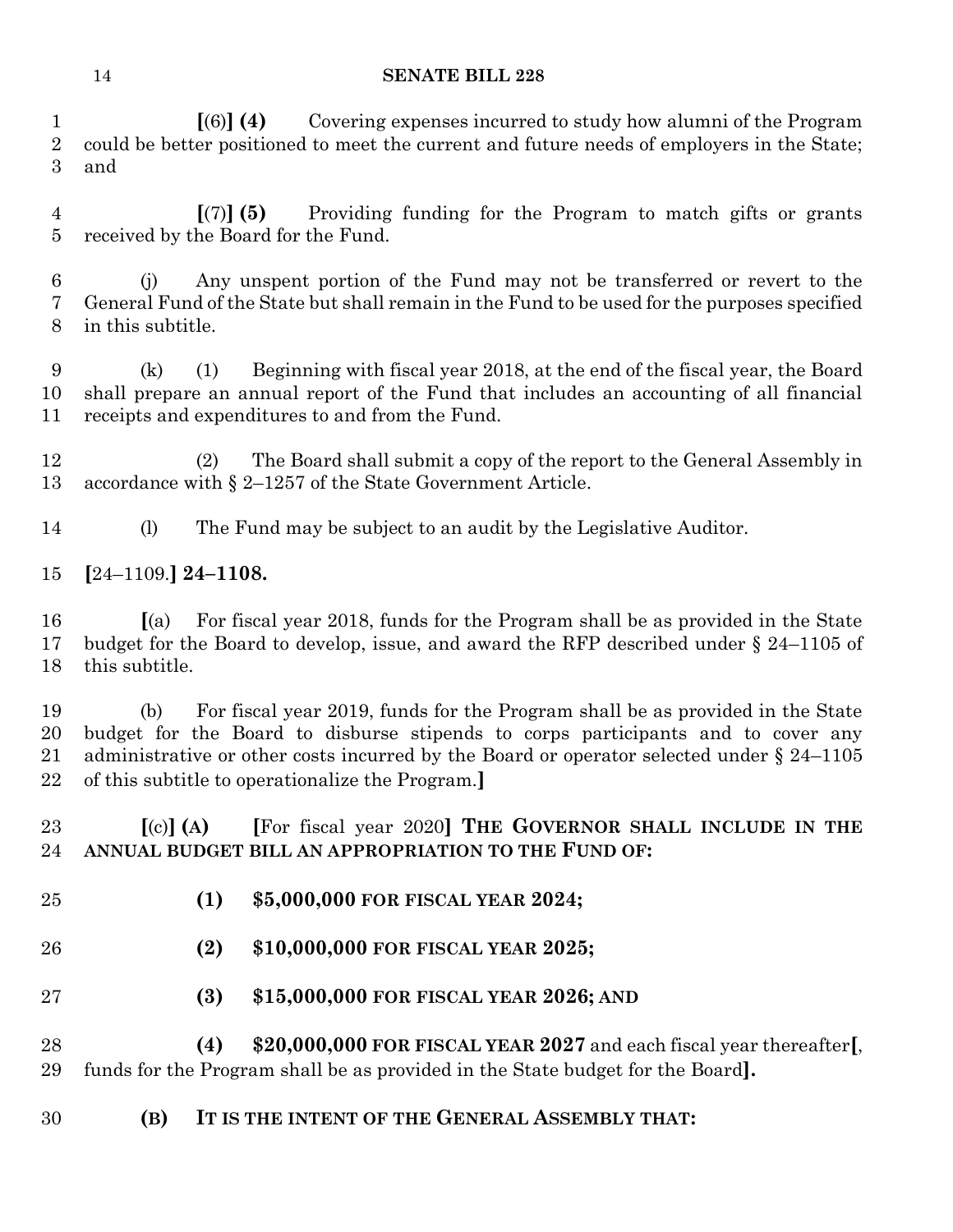**(1) APPROPRIATIONS MADE UNDER SUBSECTION (A) OF THIS SECTION ARE IN ADDITION TO ANY FEDERAL FUNDING RECEIVED FOR STATE SERVICE OR VOLUNTEER PROGRAMMING; AND**

 **(2) ANY FEDERAL FUNDING RECEIVED BY THE STATE FOR SERVICE OR VOLUNTEER PROGRAMMING SHALL BE DEPOSITED INTO THE FUND FOR USE BY THE PROGRAM.**

# **(C) APPROPRIATIONS MADE UNDER SUBSECTION (A) OF THIS SECTION AND OTHER FUNDING RECEIVED BY THE BOARD SHALL BE USED** to:

(1) Provide stipends to corps participants;

 (2) Provide scholarships to corps participants who have completed the Program to be used at institutions of higher education in the State toward vocational certificates, associate's degrees, and bachelor's degrees;

 (3) Cover expenses incurred by the Board, including expenses incurred **[**during the development, issuance, awarding, and funding of the RFP**] IN MARKETING AND RECRUITMENT**; and

 (4) Cover **PROGRAMMATIC** expenses **[**incurred by the operator selected under § 24–1105 of this subtitle, as determined by the Board to be relevant to the successful operation of the Program**] TO EXPAND SERVICE OPPORTUNITIES THROUGHOUT THE STATE, INCLUDING:**

 **(I) IN PARTNERSHIP WITH REGIONAL OPERATING PARTNERS, CREATING AND MAINTAINING AN ONLINE PLATFORM THROUGH WHICH INDIVIDUALS AND CORPS PARTICIPANTS CAN SEARCH AND APPLY FOR SERVICE OPPORTUNITIES THROUGHOUT THE STATE;**

 **(II) EXPANDING THE CHESAPEAKE CONSERVATION CORPS PROGRAM, AS PROVIDED UNDER §§ 8–1913 THROUGH 8–1924 OF THE NATURAL RESOURCES ARTICLE;**

 **(III) CREATING A MARYLAND CIVILIAN CLIMATE CORPS TO SERVE THE STATE AND LOCAL PARK SYSTEMS AND TO ALLEVIATE PARK STAFFING SHORTAGES;**

 **(IV) CREATING A MARYLAND HISTORIC TRADES CORPS TO PLACE YOUNG ADULTS AND YOUNG VETERANS IN REGIONALLY BASED WORK CREWS TASKED WITH REHABILITATION OF STATE HISTORIC RESOURCES; AND**

**(V) PROVIDING STAFF FOR THE PROGRAM**.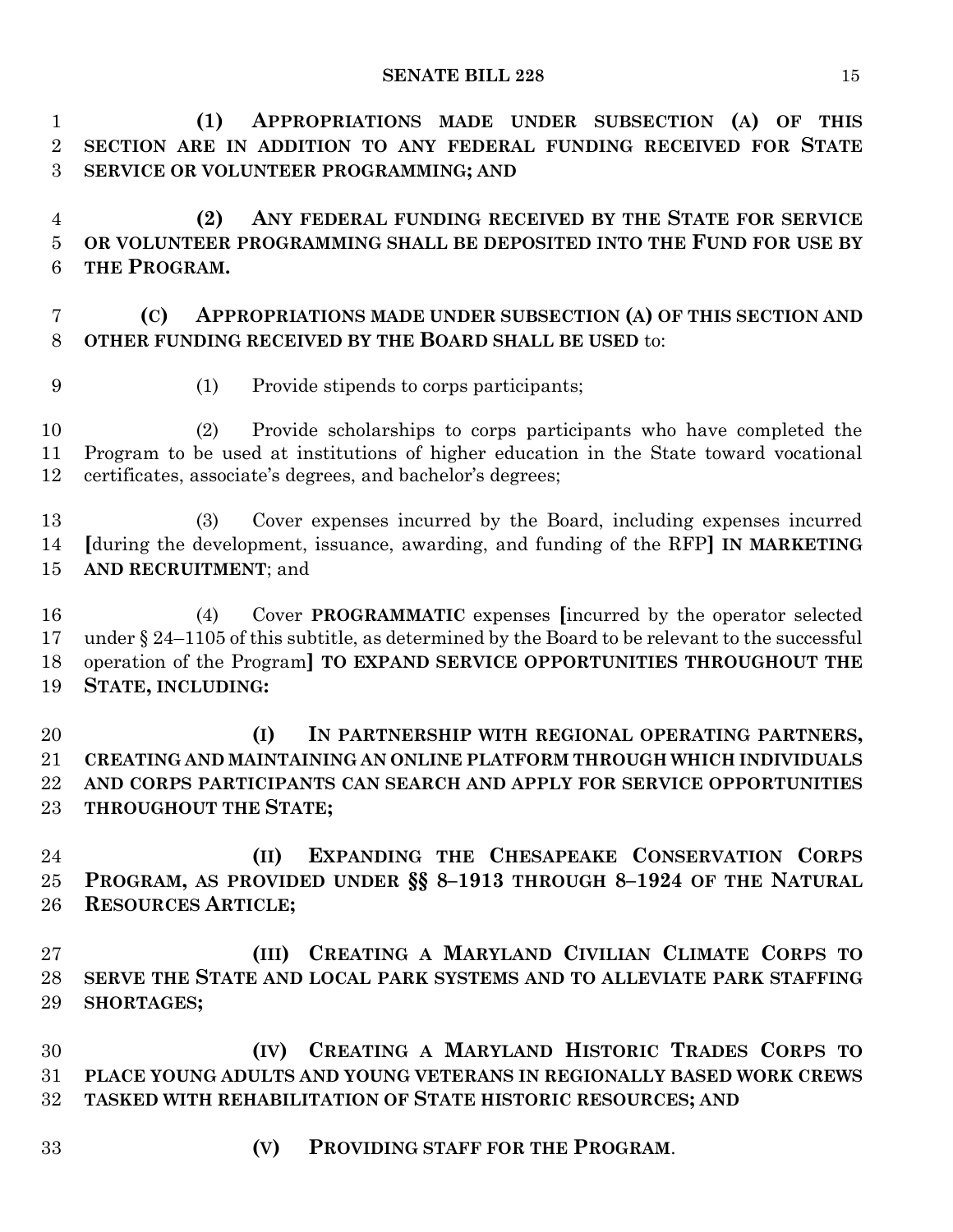**[**(d) For fiscal year 2021 and each fiscal year thereafter, funds for the Program shall be as provided in the State budget for the activities specified in subsection (c) of this section and for the Board to:

 (1) Cover expenses incurred to study the potential use of the Program as a workforce development tool in the State;

 (2) Cover expenses incurred to study how alumni of the Program could be better positioned to meet the current and future needs of employers in the State; and

 (3) Provide funding for the Program to match gifts or grants received by the Board for the Fund.

 (e) For fiscal year 2022 and each fiscal year thereafter, the Governor shall include in the annual budget bill an appropriation of \$150,000 to the Fund.**]**

 **(D) MARKETING AND RECRUITMENT CONDUCTED BY THE PROGRAM UNDER SUBSECTION (C)(3) OF THIS SECTION SHALL PRIORITIZE:**

 **(1) HISTORICALLY BLACK COLLEGES AND UNIVERSITIES, AS DEFINED IN § 3–207 OF THE STATE FINANCE AND PROCUREMENT ARTICLE;**

 **(2) HIGH SCHOOLS WITH LOW RATES OF MATRICULATION TO 2– AND 4–YEAR INSTITUTIONS OF HIGHER EDUCATION;**

- **(3) TRADE SCHOOLS; AND**
- **(4) YOUTH WHO ARE DISCONNECTED FROM SCHOOL OR WORK.**
- **[**24–1110.**] 24–1109.**
- The Board shall explore the possibility of:
- (1) Accessing federal or other grant funding for the Program; and
- (2) Awarding corps participants with academic credit for their service.
- **[**24–1111.**] 24–1110.**

 On or before December 1 each year, the Board shall report to the Governor and, in accordance with § 2–1257 of the State Government Article, the General Assembly regarding:

(1) The number and amount of stipends awarded under the Program;